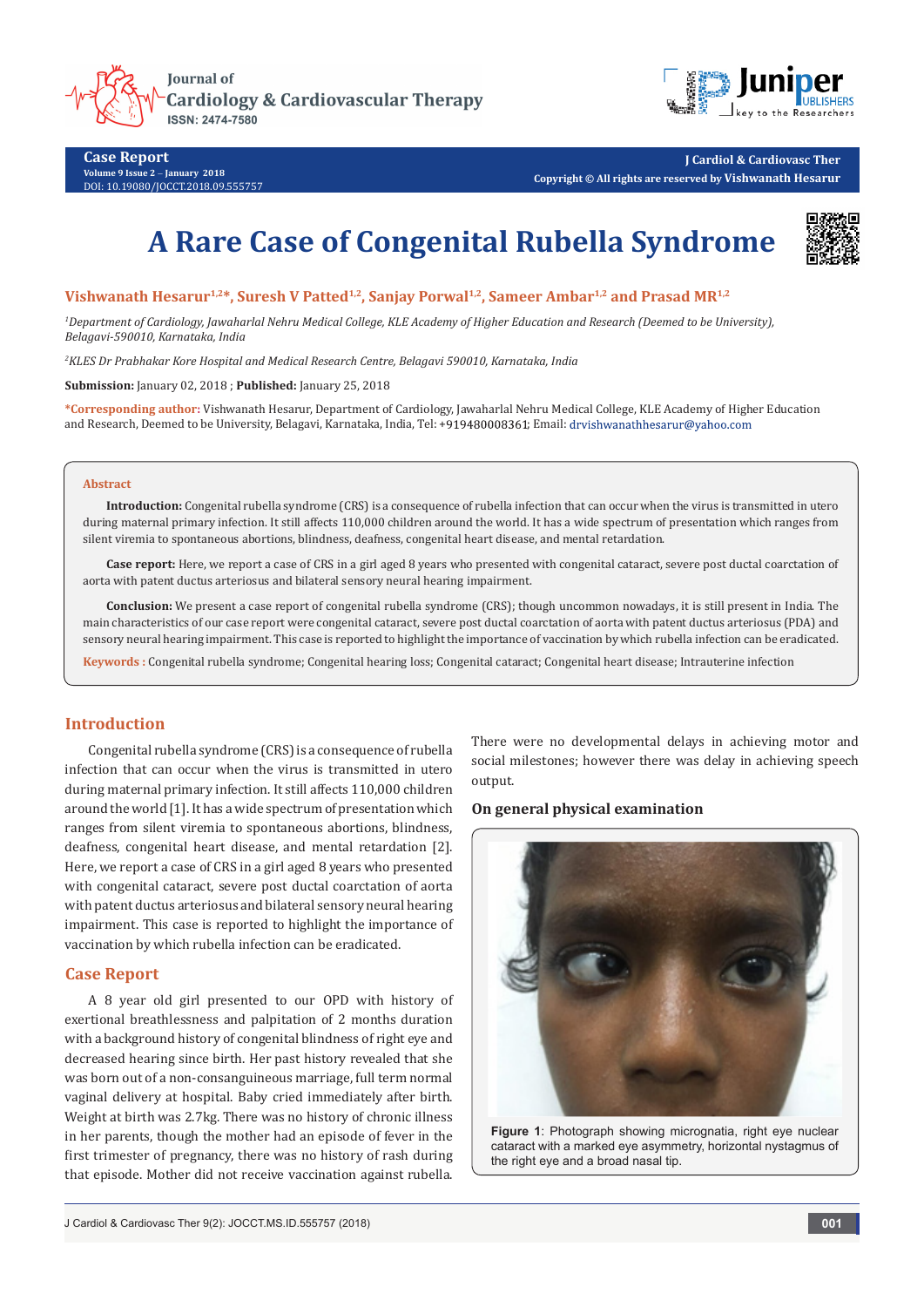She was undernourished, with a low weight for age, had micrognatia, right eye nuclear cataract with a marked eye asymmetry, horizontal nystagmus of the right eye and a broad nasal tip (Figure 1).

She was acyanotic with a saturation of 96% at room air. She had a radio-femoral delay but no radio-radial delay. There was a grade 3/6 harsh pansystolic murmur best heard in the left infraclavicular area. Rest of the examination was unremarkable.

She did not respond to sound clinically and was subjected to brainstem evoked response audiometry (BERA).

Her echocardiographic examination revealed situs solitus, severe post ductal coarctation of aorta with a peak pressure gradient of 50mmHg, a small patent ductus arteriosus (PDA) with only systolic flow from the aorta to the right descending pulmonary artery and a bicuspid aortic valve (Figure 2).



#### **Investigations**

Her hematological parameters, renal, Coagulation and thyroid function tests were within normal limits. Her rubella IgM and IgG were positive.

#### **Discussion**

Rubella is a togavirus belonging to genus rubivirus. Rubella is usually a mild febrile rash disease in children, but to young women's' pregnancy, especially in their first 16 weeks, it has devasting consequences [3]. Both deafness and cardiac manifestations occur if viremia takes place before 11 weeks, and viremia between 13-16 weeks results in isolated deafness [4]. Infection occurring in the first 12 weeks of pregnancy causes CRS in 90%, with almost a 100% risk of congenital defects. From 13 to 17 weeks, the risk of infection is about 60%, and risk defects about 50%. From 18 to 24 weeks, the risk of infection is about 25%, with hardly any risk of congenital defects [5]. Though the exact teratogenic mechanism of in utero rubella infection remains unidentified, viral replication in the cells during fetal organogenesis seems to be accountable for CRS [6].

The first description of CRS belongs to Gregg in 1941 but it was completely described in 1944 [7]. A study of Miller et al. [8] showed that the risk of congenital infection was 81% and the risk of malformation was of 69% if the mother had rubella in the first pregnancy trimester. The risk fall to 33% after 12 weeks of gestation and no defects were encountered after week 16. Intrauterine growth retardation and prematurity frequently manifest in CRS. The commonest defect is central hearing loss. Characteristic cardiac defects that occur in CRS include PDA, pulmonary stenosis, and ventricular septal defect (VSD). Cardiac lesions are more frequently prevalent in neonates with ocular lesion [2,9].